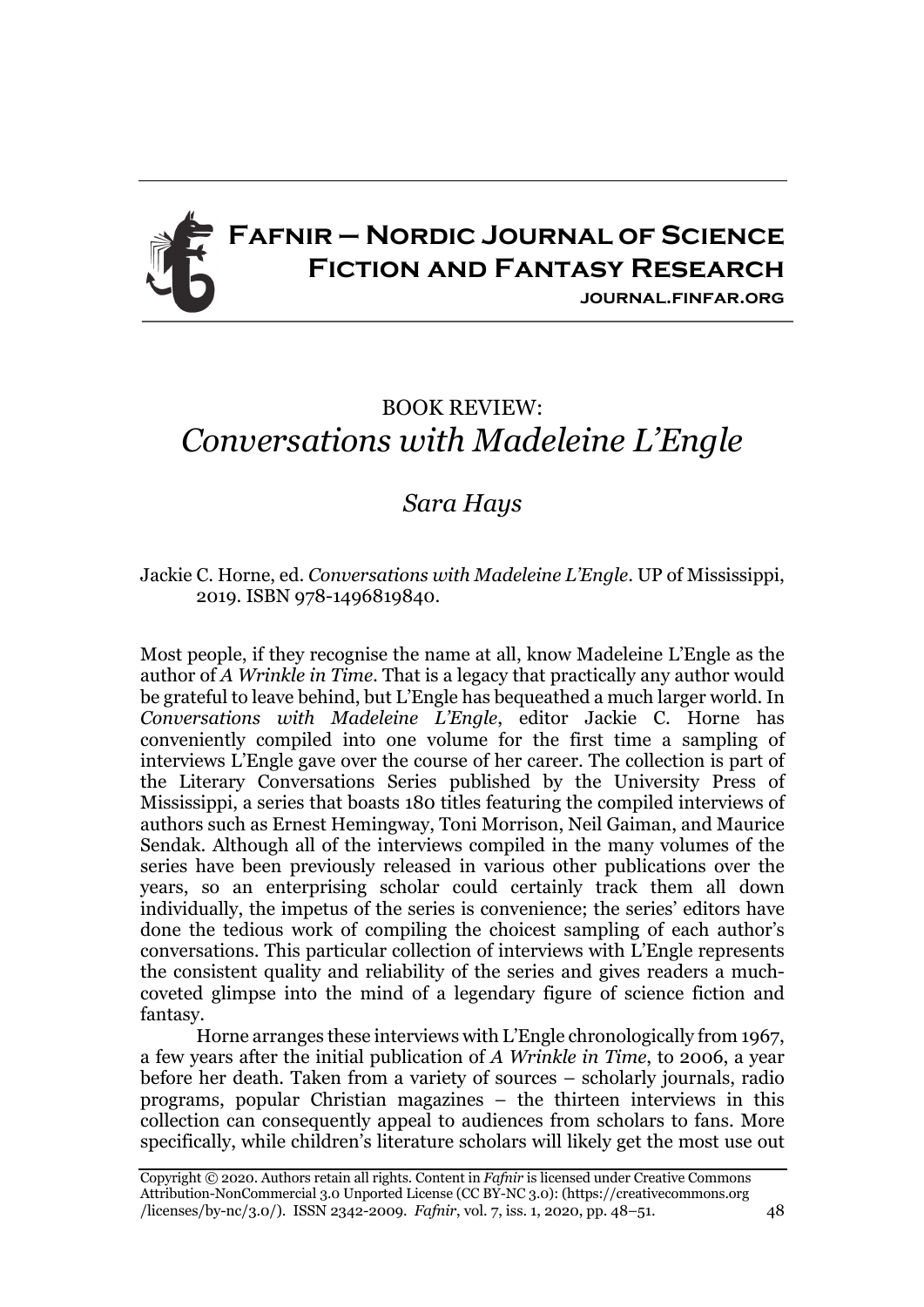of such a collection of broad-ranging interviews, more casual fans of L'Engle's novels will also enjoy reading her answers and tracing the trajectory of her point of view over the course of four decades.

In addition to being arranged chronologically, the interviews also follow a loose thematic pattern, with certain interviews focusing on topics such as feminism, religion, writing, or science, depending on the intended audience of the interviewing publication. The first selection in the book is from Roy Newquist's 1967 collection *Conversations* and reads more like an autobiography in that Newquist has removed his questions from the transcript and has edited L'Engle's responses together into one continuous narrative. She reminisces about several significant moments and realisations throughout her life up to that point, including experiences at school, her first novel written at just twelve years old, her guilt about not being a good housewife – "I don't sweep in the corners. I can't bake pies. I should stop writing and be a proper housewife and mother"  $(7)$  – and her general feelings of self-doubt. She also muses on the problematic categorisation of "children's books" and herself as a children's author. She claims that she does not write books for children but rather for herself, saying "I think anybody who writes for children is being intolerable to children …. The real children's books are those they go on reading all their lives, books that come to terms with man's place in the universe" (9). She mentions Lewis Carroll, George MacDonald, and C. S. Lewis as positive examples of "real" children's authors. Ultimately, L'Engle's candid vulnerability in this first interview makes it an excellent opening piece to the collection.

Another interview that stands out is her long discussion with Linda Chisolm, which is particularly pertinent to those seeking to analyse the spirituality of L'Engle's fiction because L'Engle discusses the development of her theological views at length, beginning with her reluctant entrance into a Congregational church community in Connecticut where she, her husband, and their children lived in the 1950s. She claims to have been "very much an agnostic" and had explained to the young minister that "yes, I would like to come to church, but he would have to accept the fact that I simply had to live *as though* I believed in God, but I could not say that I did" (33). His unexpected response was to have her teach the high school Sunday school class. She did relish being a part of a supportive community of other young families, something she had never experienced before. Her Congregationalist friends encouraged her to read German theologians in an attempt to convert her fully, but she recalls that her "true theological reading turned out to be my discovery of higher mathematics" (34). After devouring Einstein, Jeans, Eddington, Planck, and Sullivan, she had finally found a God she could believe in. As she explains, "These people talked about a universe in which I felt I could believe in God, whereas the theologians had turned me off" (35). She continues discussing with Chisholm her views about Jesus and Satan, theologians she does like, and how her study of science and mathematics eventually led her to write *A Wrinkle in Time*.

The next three interviews in the collection are from the period in the late 1970s and early 1980s, when L'Engle's frequent speaking engagements at Wheaton College garnered attention from Christian publications. The ones included in this book are from a popular Christian magazine called *Christianity Today*, a program on Episcopal Radio hosted by Ted Baehr called *Searching*, and a biblical historical journal called *Arkenstone*. As a change of pace from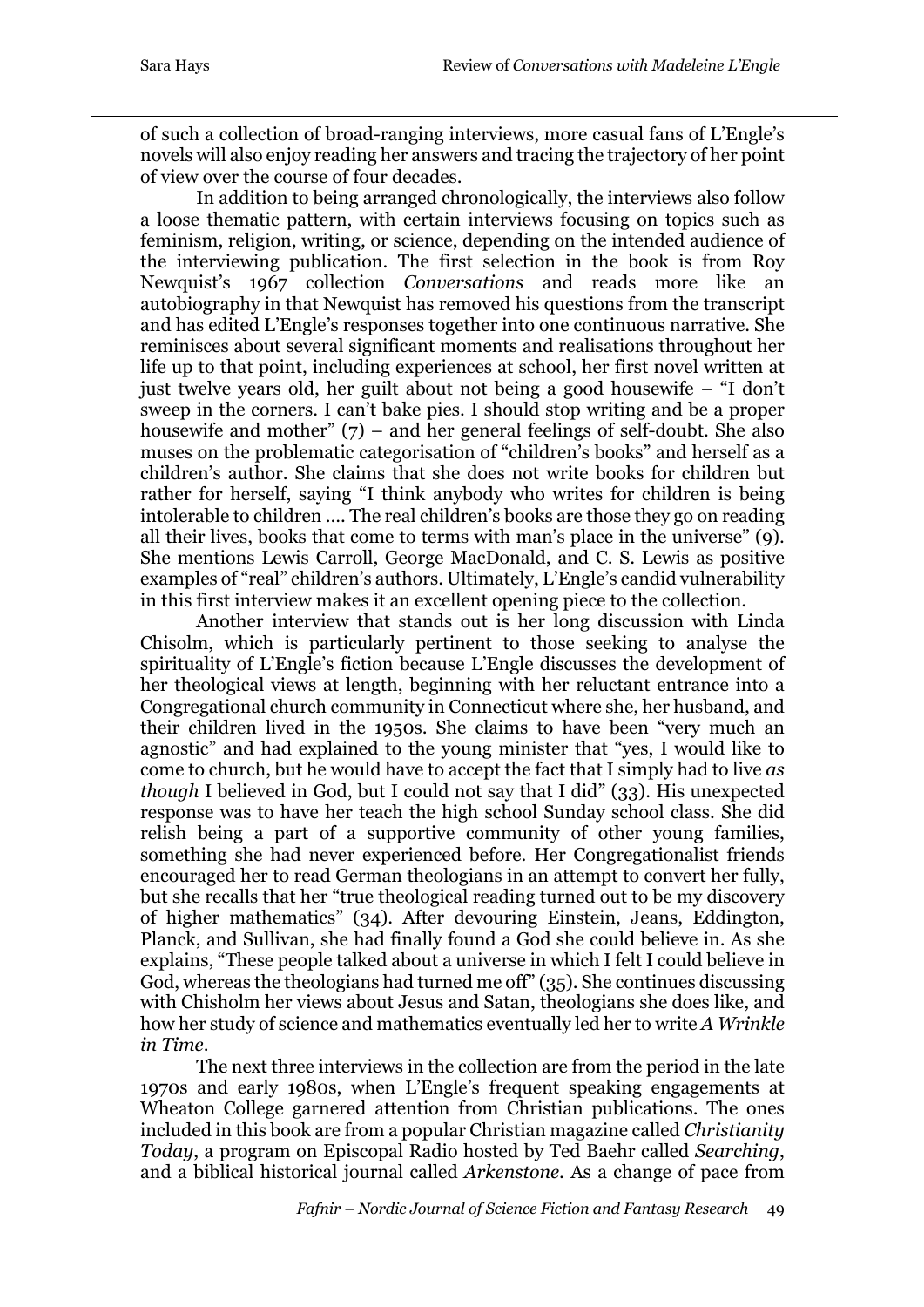theology, the next interview in the collection is a transcript of one of the several times the author appeared on *The Studs Terkel Program* and is clearly aimed at a more general audience. It focuses on L'Engle's most recent book at the time, *A Ring of Endless Light*, the problem with the assumption associating the term "adult novels" with "porno" (105), and her research on dolphins for the novel. In the course of the conversation, she provocatively suggests that children can understand science better than adults; as evidence, she references the publication process for the admittedly complicated *A Wrinkle in Time*. Multiple "tired old editors" (105) had trouble understanding the book and, therefore, rejected it with the assumption that children would have trouble understanding it as well. L'Engle dismisses this idea as "patronizing" (106) and insists that children are capable of understanding any concept, and want to do so, as long as there is a good story to go with it. This point of view has become foundational to the success of children's science fiction and fantasy genres going forward.

The last few interviews in the collection differ in tone from the earlier conversations for two specific reasons: first, children's literature had come into its own as an academic field; second, L'Engle's health and cognitive abilities had been in steady decline. As an example, Gary Schmidt's 1991 interview for the *ALAN Review* (the journal for the Assembly on Literature for Adolescents of the National Council of Teachers of English) is more focused on the literary aspects of her writing, such as authorial intent, the narrator, and questions of genre; indeed, Schmidt seems awkwardly preoccupied with the role of the narrator in each of L'Engle's novels, broaching the topic in almost every question and discussing the narrators as if they are sentient beings who attempt to control the reader's experience in various ways. He is likely attempting to bring an air of professionalism to what, at the time, was the relatively new and underappreciated field of children's lit scholarship, but he instead comes across as a zealous grad student who has just listened to a life-changing lecture about narrative personas in an Intro to Narratology course. The resultant tone of the interview is decidedly more antagonistic than previous, less scholarly ones; L'Engle actually takes issue with a particular line of questioning that suggests that she, as the author, intentionally manipulates her stories rather than passively channeling the story through herself as a conduit. She insists, "I do not control, own, or dominate my stories. I serve them, and for me they are truth. When I am writing, so often I am given what I need. All I have to do is recognize it" (163). Her answers to Schmidt's questions give the impression that she has not been challenged in quite such a straightforward manner by previous interviewers and feels compelled to defend her writing process, perhaps for one of the first times. However, a positive side-effect of his heavy-handed style is that Schmidt makes L'Engle feel defensive, so she, therefore, ends up walking much farther down the path of deep discussion than she likely was intending to travel in that interview.

The last interview in the collection, and one of L'Engle's last official ones, was conducted by Leonard S. Marcus in 2002, not long after L'Engle had suffered a stroke, and was published in Marcus's 2006 collection *The Wand and the Word: Conversations with Writers of Fantasy*. Because L'Engle was not feeling well, Marcus's softball questions are simple and nostalgic  $-\sqrt[n]{\ }$  What kind of child were you?" (182), "When did you first keep a journal?" (184), "Were you a good student?" (184) – and he gets responses that are the epitome of short and sweet, most amounting to no more than a few lines but still dripping with